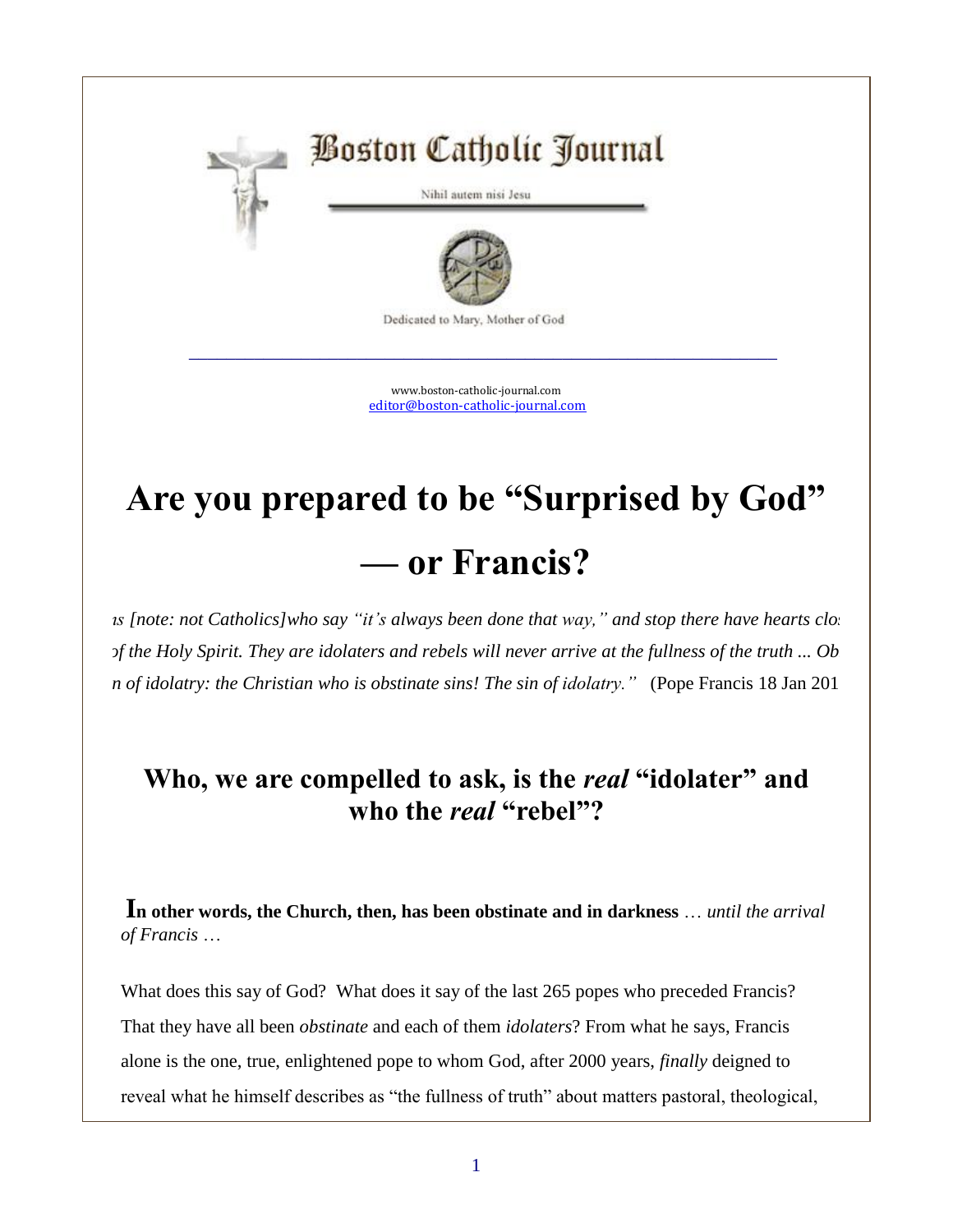and doctrinal — which had either *eluded* all his predecessors, or from whom God chose to *conceal* the real truth until the inauguration of Francis as the penultimate culmination of the papacy.

It is much like the arguments that Catholics have ever brought against Protestants since Martin Luther: would a supremely good and loving God conceal the "real" truth about authentic Christian doctrine and revelation (and all that is essential to salvation) for 1400 years until the arrival of Luther? For 1400 years the Christian world, then, had lived in ignorance, darkness, and idolatry. Is that our conception of a supremely good and loving God — that He deceived all those prior to Luther — and more to the present point, prior to Francis? These two (in many ways reciprocal personalities) consider themselves God's unique emissaries to whom, for the first time since Saint Peter, God has *finally* revealed the *real* truth.

It is a variation of another contemporary and chilling mantra: "There is only one God, and Francis (after Luther) is His prophet." All before him were either *deceived by God*, or are liars and idolaters. Given this apparently monumental ego we are forced to ask, *who is the real "idol" and who the "idolater"?* The answer to each appears to be the same: Francis. Francis as the idol, and Francis as the idolater adulating himself as God's *chosen revealer* of the truth — which had been withheld from all saints and sinners ... until Francis came to Rome. His widely lauded (and widely publicized) "humility" appears to only be exceeded by his own grandiose self-assessment as the intrepid articulator of the *new* **"more compassionate"**, **"less judgmental"**, **"all-inclusive"** Church — in which the *only* sin is the "obstinate" adherence to what the Church has taught as *indefeasibly* true for 2000 years. After all, where there is no *judgment* there is no *sin* — which is to say, if *nothing* is evil, *everything* is good; if every "lifestyle" is understood as "contributing its own unique value" (however abhorrent) to the Church, then the "Church" becomes tautologous with the "World" and effectively indistinguishable from it. The *Corpus Christi* becomes the *Corpus Mundi* (the Body of Christ becomes the Body of the World").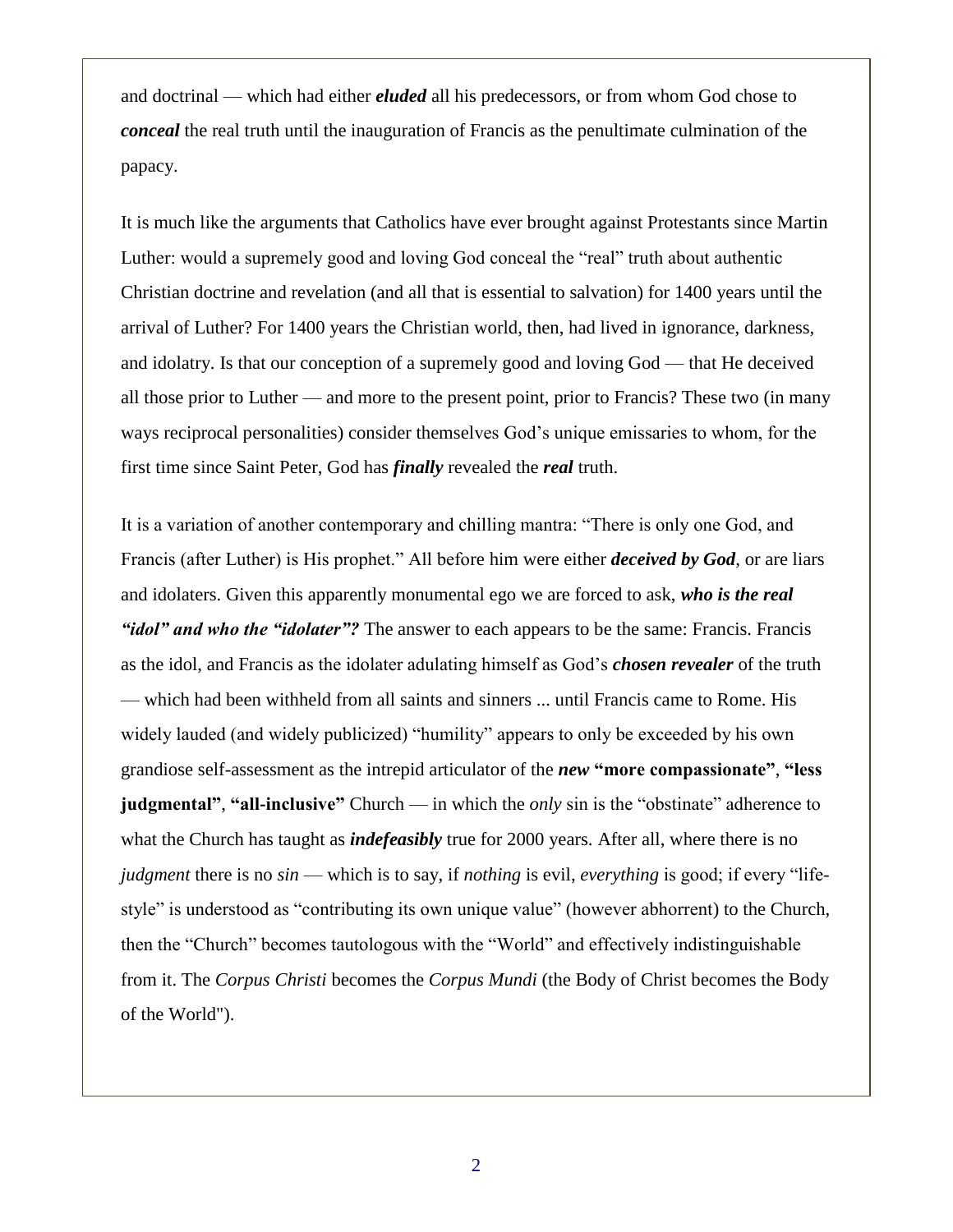How, we ask, are we to reconcile this *nouveau* and *all-inclusive Church* envisioned by Francis, and which dangerously accords with the world — with what Christ tells us concerning our relationship to the world: "If you had been of the world, the world would love its own: but because you are not of the world, but I have chosen you out of the world, therefore the world hates you." (St. John 15.19) How are we to understand this *all-inclusiveness* — that is the charter of the contemporary world — with a very clear admonishment to the contrary: "Love not the world, nor the things which are in the world. If any man love the world, the charity of the Father is not in him." (1 Saint John 2.15). Despite Francis's effort to reconcile the two, they are ontologically distinct and diametrically opposed. The proof? Christ on the Cross.

## **The "Old Wine Skin" and the "New" Church**

It turns out that "old wineskin" — for 200 years understood to be Judaism — is the *historic Catholic Church!* (I deliberately refrain from calling it "traditional", a concept which has been defamed and relegated to a nonsensical connotation of "old" and "outdated" in liberal circles both within the Church and outside of Her) That is to say, for Francis it is *the Church itself prior to Francis* that is the old wineskin. The old wineskin, the "old" Church, preceded him. The "new" is in the making of Francis's image: the *"being-surprised-by-God-Church".*

It is a Church in which *faithfulness* to the teachings of Christ, Sacred Scripture, and the Church is now understood as "*obstinacy*". What is more, it is *"idolatry"* according to Francis's homily on January 18, 2016 at the Casa Santa Marta:

"Christians who obstinately maintain 'it's always been done this way,' this is the path, this is the street—they sin: the sin of divination. It's as if they went about by guessing: 'What has been said and what doesn't change is what's important; what I hear—from myself and my closed heart

— more than the Word of the Lord.' Obstinacy is also the sin of idolatry: the Christian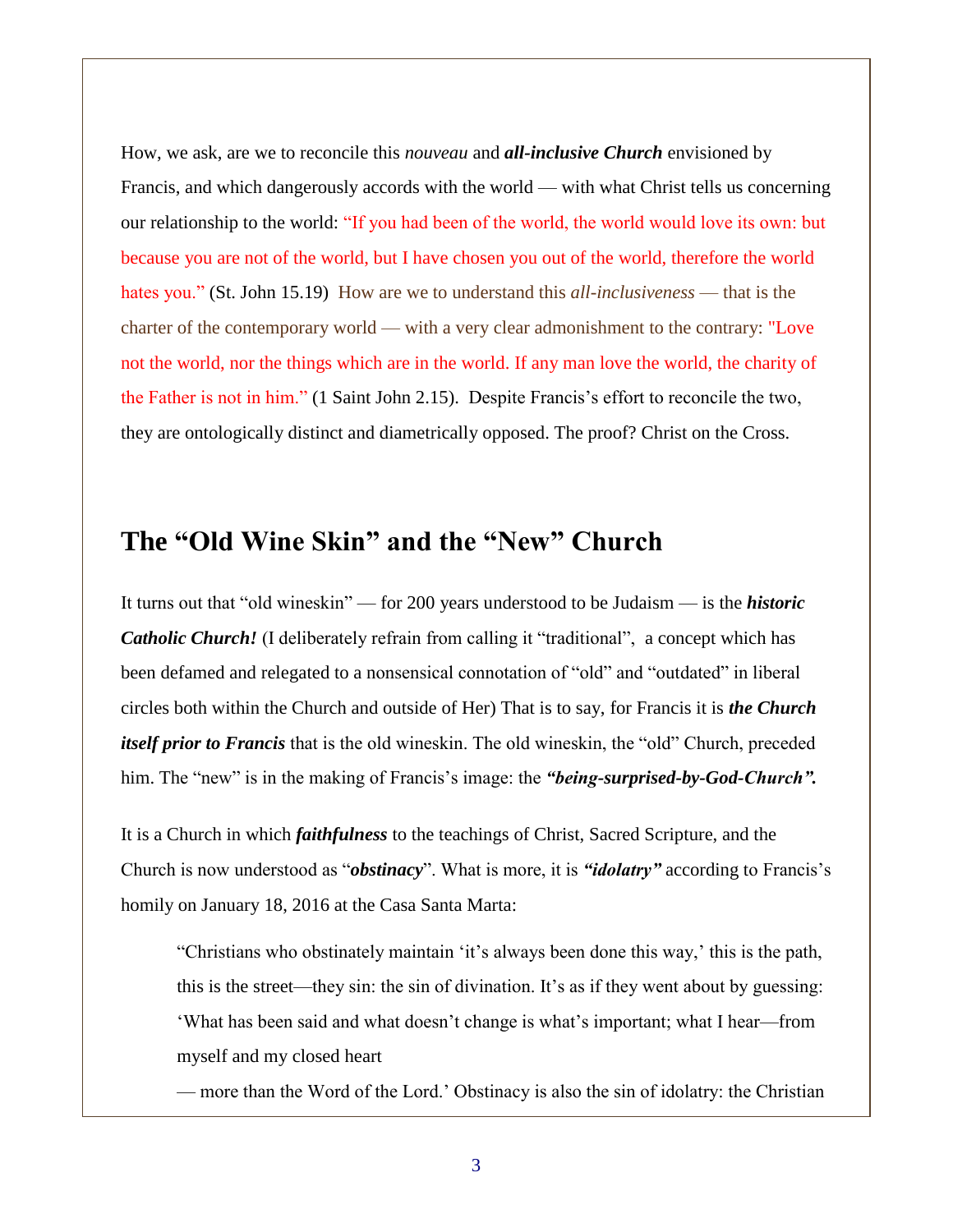who is obstinate sins! The sin of idolatry. 'And what is the way, Father?' **"***Open the heart to the Holy Spirit, discern what is the will of God*."

Are we, then, clueless, and have we been so for two millennia? Do we not know the will of God already? *Did not Christ Himself reveal it to us?* Was this not the purpose of His Incarnation, together with His salvific suffering and death on the Cross? If He did not reveal to us His will which is one with the will of the Father, then Holy Scripture is fraudulent. Do we know the Commandments? The Sermon on the Mount? The entire New Testament? Even the Old?

Should we have to resort to "*discerning* the will of God" in situations *where His express will is already known* as it is revealed in the four Gospels and the Epistles? Do we really have to "discern" the will of God concerning adultery, homosexuality, the worthy reception of the Holy Eucharist — all of them presently issues *only* because Francis had made them so by his deliberate ambiguity where there is nothing ambiguous about them in Scripture or Church teaching?

## **Are you prepared to be "Surprised" by God"?**

**Or should we more realistically say, "Surprised by Francis"?** He has a very clear, progressive, and repressive liberal agenda that is at odds with millennia of Church teaching which he attempts to make irrelevant, outdated, and out-of-touch, to feed an apparently narcissistic hunger for adulation from men by attempting to accommodate Church teaching to the corrupt and scandalous demands of the world. Will he go so far as to abrogate some of it, perhaps even much of it (although, canonically, he cannot) in his effort to establish a détente with the world and other religions? We do not know, but the indicators are ominous for the Church as She has stood for 2000 years.